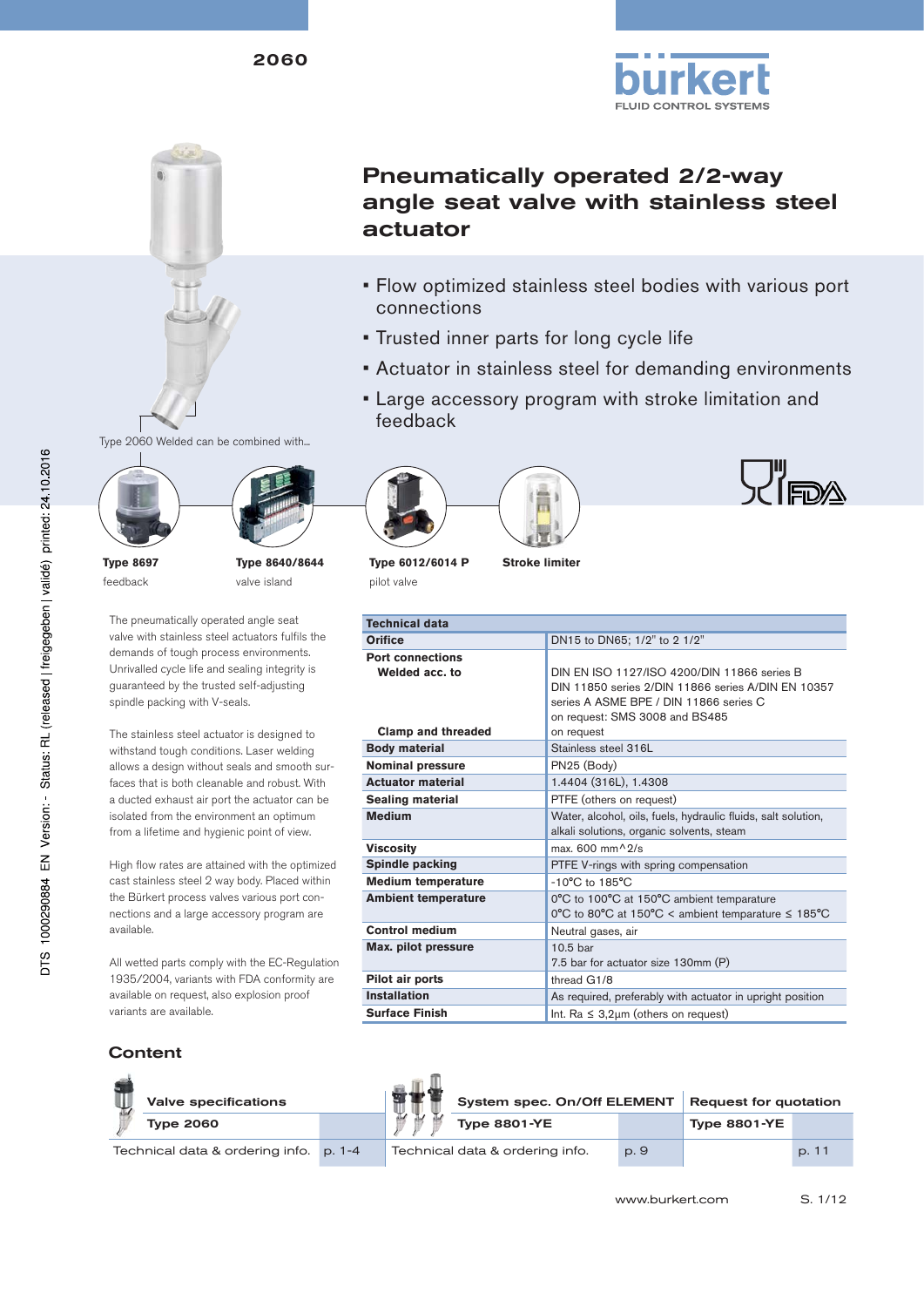# **burkert**

## Technical data angle seat valve Type 2060 flow direction below the seat (for gases and liquids)





 $\overset{\tiny{\text{B}}}{\mathbf{\perp}}$ w

| <b>Orifice</b>  |                | <b>Actuator size</b> | Ky value water      | <b>Minimum pilot pressure</b> | Operating pressure up to +185°C |                  |  |
|-----------------|----------------|----------------------|---------------------|-------------------------------|---------------------------------|------------------|--|
| [mm]            | [inch]         | [mm]                 | [m <sup>3</sup> /h] | <b>CFA</b> [bar]              | <b>CFA</b> [bar]                | <b>CFB</b> [bar] |  |
| 15 <sub>1</sub> | $1/2^u$        | 50(D)                | 4.2                 | 4.0                           | 16                              | 16               |  |
| 20              | $3/4$ "        | 50(D)                | 8                   | 4.0                           | 16                              | 16               |  |
|                 |                | 70 (M)               | 11                  | 5.0                           | 16                              | 16               |  |
| 25              | 1 <sup>u</sup> | 50(D)                | 14                  | 4.0                           | 9                               | 16               |  |
|                 |                | 70 (M)               | 18                  | 5.0                           | 16                              | 16               |  |
| 32              | $11/4$ "       | 70 (M)               | 27                  | 5.0                           | 8.5                             | 16               |  |
|                 |                | 90 (N)               | 28                  | 5.0                           | 16                              | 16               |  |
| 40              | $11/2$ "       | 70 (M)               | 38                  | 5.0                           | 6                               | 16               |  |
|                 |                | 90(N)                | 40                  | 5.0                           | 16                              | 16               |  |
| 50              | 2 <sup>u</sup> | 90 (N)               | 55                  | 5.0                           | 10                              | 16               |  |
|                 |                | 130 (P)              | 62                  | 5.0                           | 16                              | 16               |  |
| 65              | $21/2$ "       | 90(N)                | 85                  | 5.0                           | 5                               | 12               |  |
|                 |                | 130(P)               | 95                  | 5.6                           | 12                              | 12               |  |

**Flow rate:** *Kv value water [m3/h]:* Measured at +20°C, 1 bar pressure at valve inlet and free outlet.

**Pressure valves [bar]:** Overpressure to the atmospheric pressure



### Pressure charts with control function B and flow direction below the seat

Pilot pressure [bar]

Pilot pressure [bar]

S. 2/12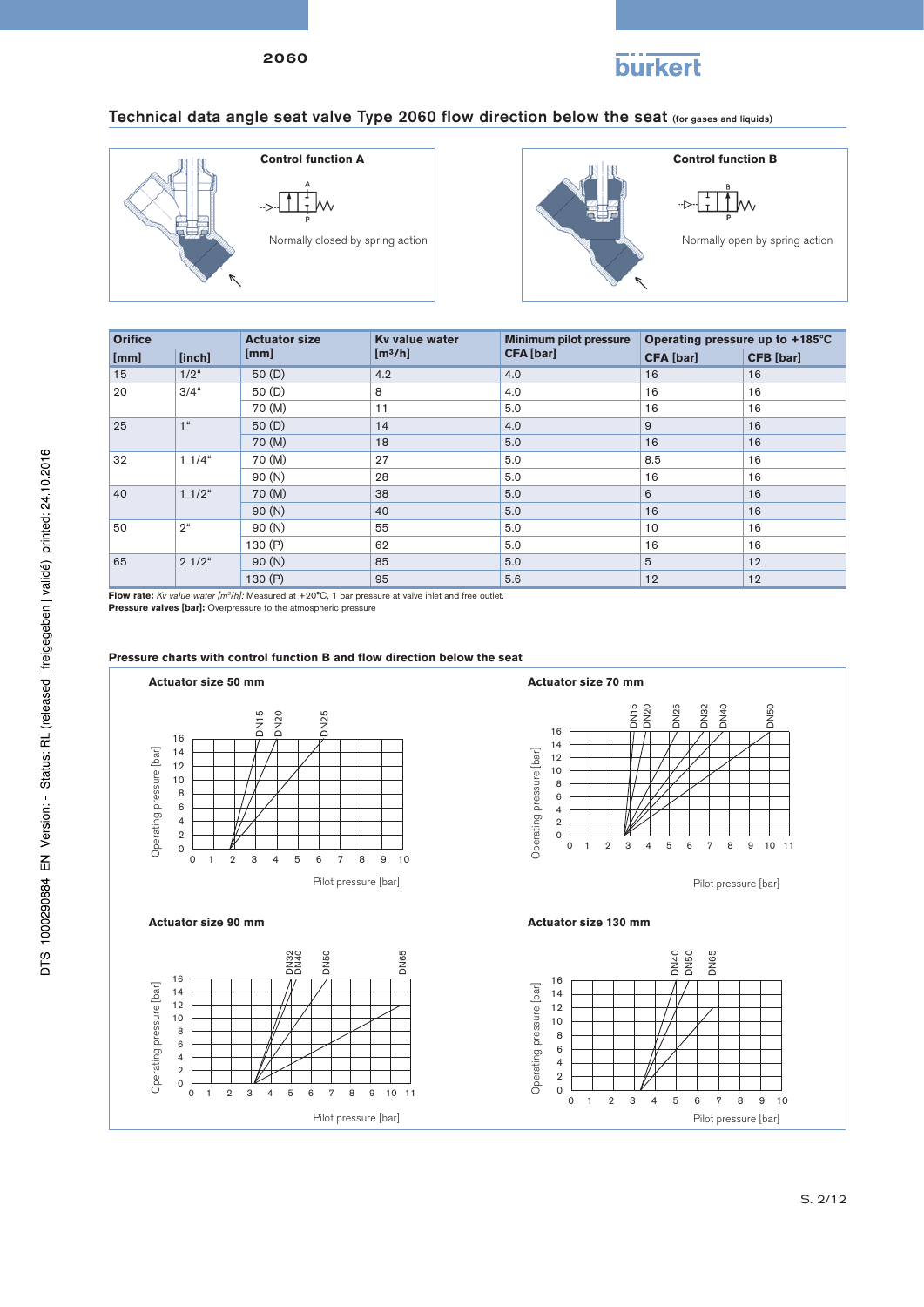

## Ordering chart angle seat valve Type 2060, flow direction below the seat (for gases and liquids)

Weld end body, flow direction below the seat, others on request

|                                                                  |             | <b>Orifice</b>    |                                                                    |                       |                         |                                                                       |          |
|------------------------------------------------------------------|-------------|-------------------|--------------------------------------------------------------------|-----------------------|-------------------------|-----------------------------------------------------------------------|----------|
| function<br>Control                                              | $\boxed{m}$ | [inch]            | wall thikness<br> mm]<br>tion tube $\varnothing$ x<br>Port connec- | Actuator size<br>[mm] | Pilot pressure<br>[bar] | pressure upt<br>Operating<br>$\frac{1}{2}$<br>to +185°C $\frac{1}{2}$ | Item no. |
| Acc. EN ISO 1127/ISO 4200/DIN 11866 series B                     |             |                   |                                                                    |                       |                         |                                                                       |          |
| A                                                                | 15          | $1/2^u$           | $21.3 \times 1.6$                                                  | 50(D)                 | $4.0 - 10.5$            | 16                                                                    | 285 215  |
| 2/2-way valve,                                                   | 20          | $3/4$ "           | $26.9 \times 1.6$                                                  | 50(D)                 | $4.0 - 10.5$            | 16                                                                    | 285 217  |
| externally controlled,                                           |             |                   |                                                                    | 70 (M)                | $5.0 - 10.5$            | 16                                                                    | 285 218  |
| normally closed by                                               | 25          | 1 <sup>u</sup>    | $33.7 \times 2.0$                                                  | 50(D)                 | $4.0 - 10.5$            | 9                                                                     | 285 219  |
| spring operation with<br>pilot valve (NC)                        |             |                   |                                                                    | 70 (M)                | $5.0 - 10.5$            | 16                                                                    | 285 220  |
|                                                                  | 32          | $11/4$ "          | $42.4 \times 2.0$                                                  | 70 (M)                | $5.0 - 10.5$            | 8.5                                                                   | 285 221  |
|                                                                  |             |                   |                                                                    | 90(N)                 | $5.0 - 10.5$            | 16                                                                    | 285 222  |
|                                                                  | 40          | $11/2$ "          | 48.3 x 2.0                                                         | 70 (M)                | $5.0 - 10.5$            | 6                                                                     | 285 223  |
|                                                                  |             |                   |                                                                    | 90(N)                 | $5.0 - 10.5$            | 16                                                                    | 285 224  |
|                                                                  | 50          | $2^{\mu}$         | $60.3 \times 2.0$                                                  | 90(N)                 | $5.0 - 10.5$            | 10                                                                    | 285 515  |
|                                                                  |             |                   |                                                                    | 130 (P)               | $5.0 - 7.5$             | 16                                                                    | 285 705  |
|                                                                  | 65          | $21/2$ "          | 76.1 x 2.3                                                         | 90(N)                 | $5.0 - 10.5$            | 5                                                                     | 285 227  |
|                                                                  |             |                   |                                                                    | 130 (P)               | $5.6 - 7.5$             | 12                                                                    | 285 228  |
| Acc. DIN 11850 series 2/DIN 11866 series A/DIN EN 10357 series A |             |                   |                                                                    |                       |                         |                                                                       |          |
| A                                                                | 15          | $1/2^u$           | $19.0 \times 1.5$                                                  | 50(D)                 | $4.0 - 10.5$            | 16                                                                    | 285 201  |
| 2/2-way valve,                                                   | 20          | $3/4$ "           | $23.0 \times 1.5$                                                  | 50(D)                 | $4.0 - 10.5$            | 16                                                                    | 285 203  |
| externally controlled,                                           |             |                   |                                                                    | 70 (M)                | $5.0 - 10.5$            | 16                                                                    | 285 204  |
| normally closed by                                               | 25          | 1 <sup>u</sup>    | $29.0 \times 1.5$                                                  | 50(D)                 | $4.0 - 10.5$            | 9                                                                     | 285 205  |
| spring operation with                                            |             |                   |                                                                    | 70 (M)                | $5.0 - 10.5$            | 16                                                                    | 285 206  |
| pilot valve (NC)                                                 | 32          | $11/4$ "          | $35.0 \times 1.5$                                                  | 70 (M)                | $5.0 - 10.5$            | 8.5                                                                   | 285 207  |
|                                                                  |             |                   |                                                                    | 90(N)                 | $5.0 - 10.5$            | 16                                                                    | 285 208  |
|                                                                  | 40          | 11/2 <sup>u</sup> | 41.0 x 1.5                                                         | 70 (M)                | $5.0 - 10.5$            | 6                                                                     | 285 209  |
|                                                                  |             |                   |                                                                    | 90(N)                 | $5.0 - 10.5$            | 16                                                                    | 285 210  |
|                                                                  | 50          | $2^{\mu}$         | 53.0 x 1.5                                                         | 90(N)                 | $5.0 - 10.5$            | 10                                                                    | 285 211  |
|                                                                  |             |                   |                                                                    | 130 (P)               | $5.0 - 7.5$             | 16                                                                    | 285 212  |
|                                                                  | 65          | $21/2$ "          | 70.0 x 2.0                                                         | 90 (N)                | $5.0 - 10.5$            | 5                                                                     | 285 213  |
|                                                                  |             |                   |                                                                    | 130 (P)               | $5.6 - 7.5$             | 12                                                                    | 285 214  |
| Acc. ASME BPE/DIN 11866 series C                                 |             |                   |                                                                    |                       |                         |                                                                       |          |
| A                                                                | 15          | $1/2^u$           | 12.7 x 1.65                                                        | 50(D)                 | $4.0 - 10.5$            | 16                                                                    | 285 189  |
| 2/2-way valve,                                                   | 20          | $3/4$ "           | 19.05 x 1.65                                                       | 50(D)                 | $4.0 - 10.5$            | 16                                                                    | 285 191  |
| externally controlled,                                           |             |                   |                                                                    | 70 (M)                | $5.0 - 10.5$            | 16                                                                    | 285 192  |
| normally closed by                                               | 25          | 1 <sup>u</sup>    | 25.4 x 1.65                                                        | 50(D)                 | $4.0 - 10.5$            | 9                                                                     | 285 193  |
| spring operation with<br>pilot valve (NC)                        |             |                   |                                                                    | 70 (M)                | $5.0 - 10.5$            | 16                                                                    | 285 194  |
|                                                                  | 40          | $11/2$ "          | 38.1 x 1.65                                                        | 70 (M)                | $5.0 - 10.5$            | 6                                                                     | 285 195  |
|                                                                  |             |                   |                                                                    | 90(N)                 | $5.0 - 10.5$            | 16                                                                    | 285 196  |
|                                                                  | 50          | $2^{\mu}$         | 50.8 x 1.65                                                        | 90 (N)                | $5.0 - 10.5$            | 10                                                                    | 285 197  |
|                                                                  |             |                   |                                                                    | 130 (P)               | $5.0 - 7.5$             | 16                                                                    | 285 198  |
|                                                                  | 65          | $21/2$ "          | 63.5 x 1.65                                                        | 90 (N)                | $5.0 - 10.5$            | 5                                                                     | 285 199  |
|                                                                  |             |                   |                                                                    | 130 (P)               | $5.6 - 7.5$             | 12                                                                    | 285 200  |

## **EXECUTE: Further versions on request**

Control function 田 I (double-acting)  $\sqrt{ }$ Port connection

(threaded port / clamp)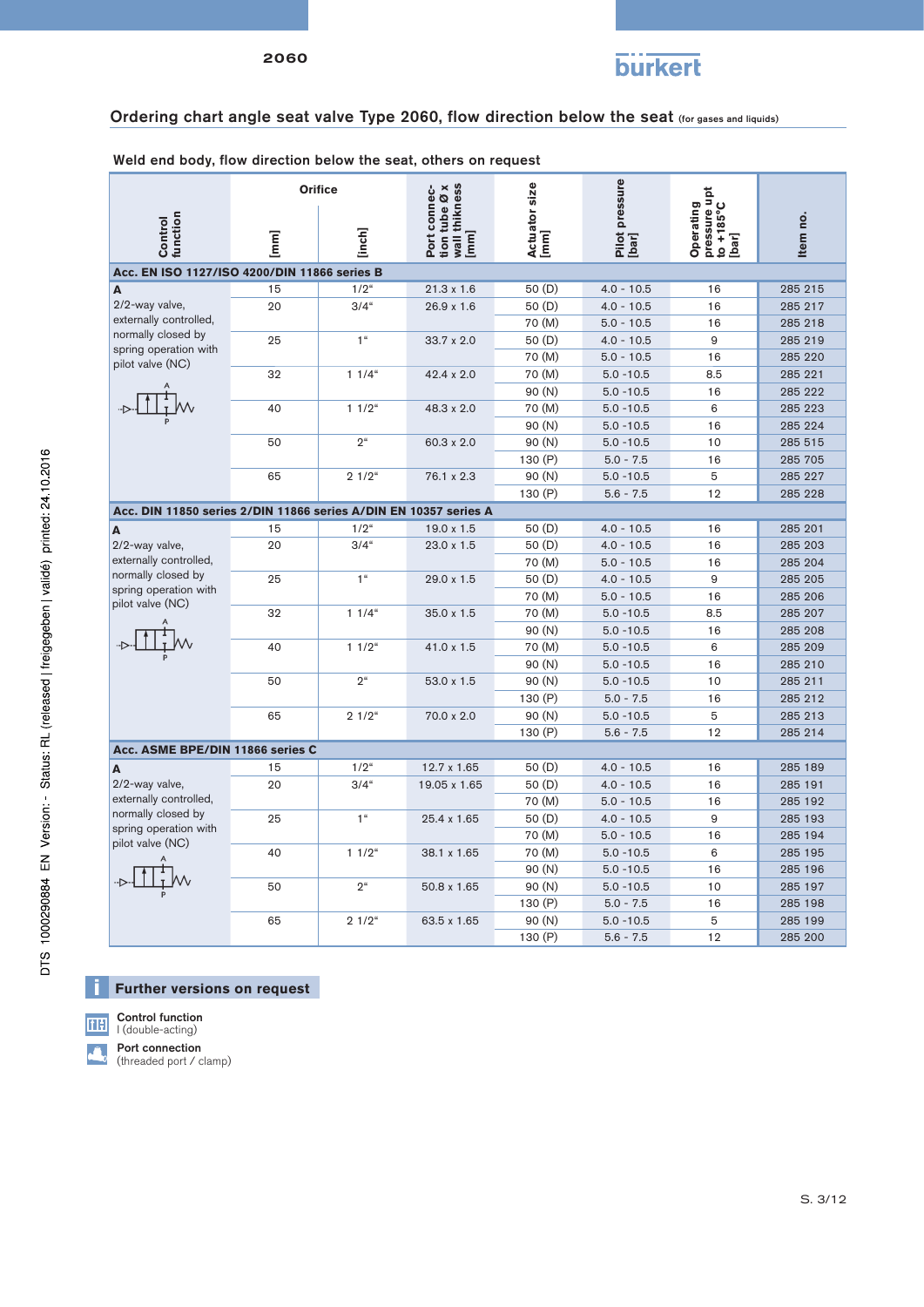

## Ordering chart angle seat valve Type 2060, flow direction below the seat (for gases and liquids)

Weld end body, flow direction below the seat, others on request

|                                                                  |                 | <b>Orifice</b>      |                                                          |                       |                           |                                                          |          |
|------------------------------------------------------------------|-----------------|---------------------|----------------------------------------------------------|-----------------------|---------------------------|----------------------------------------------------------|----------|
| Control<br>function                                              | $[\mathsf{mm}]$ | [inch]              | Port connec-<br>tion tube Ø<br>x wall thik-<br>ness [mm] | Actuator<br>size [mm] | Pilot pressu-<br>re [bar] | pressure upt<br>to +185°C<br>Operating<br>to +1<br>[har] | Item no. |
| Acc. EN ISO 1127/ISO 4200/DIN 11866 series B                     |                 |                     |                                                          |                       |                           |                                                          |          |
| B                                                                | 15              | $1/2^u$             | $21.3 \times 1.6$                                        | 50(D)                 | see pressure              | 16                                                       | 285 500  |
| 2/2-way valve,                                                   |                 |                     |                                                          | 70 (M)                | chart                     | 16                                                       | 287 565  |
| externally controlled,                                           | 20              | $3/4$ "             | $26.9 \times 1.6$                                        | 50(D)                 |                           | 16                                                       | 285 501  |
| normally opened by<br>spring, operation with                     |                 |                     |                                                          | 70 (M)                |                           | 16                                                       | 287 566  |
| pilot valve (NO)                                                 | 25              | 1 <sup>u</sup>      | $33.7 \times 2.0$                                        | 70 (M)                |                           | 16                                                       | 285 503  |
|                                                                  | 32              | $11/4$ "            | 42.4 x 2.0                                               | 70 (M)                |                           | 16                                                       | 285 504  |
|                                                                  | 40              | $11/2$ "            | 48.3 x 2.0                                               | 70 (M)                |                           | 16                                                       | 285 505  |
|                                                                  | 50              | $2^{\mu}$           | 60.3 x 2.0                                               | 70 (M)                |                           | 16                                                       | 287 567  |
|                                                                  | 65              | $21/2$ "            | 76.1 x 2.3                                               | 90 (N)                |                           | 12                                                       | 285 511  |
| Acc. DIN 11850 series 2/DIN 11866 series A/DIN EN 10357 series A |                 |                     |                                                          |                       |                           |                                                          |          |
| B                                                                | 15              | $1/2^u$             | 19.0 x 1.5                                               | 50(D)                 | see pressure<br>chart     | 16                                                       | 287 555  |
| 2/2-way valve.                                                   |                 |                     |                                                          | 70 (M)                |                           | 16                                                       | 287 556  |
| externally controlled,                                           | 20              | $3/4$ "             | $23.0 \times 1.5$                                        | 50(D)                 |                           | 16                                                       | 287 557  |
| normally opened by                                               |                 |                     |                                                          | 70 (M)                |                           | 16                                                       | 287 558  |
| spring, operation with<br>pilot valve (NO)                       | 25              | 1 <sup>u</sup>      | 29.0 x 1.5                                               | 70 (M)                |                           | 16                                                       | 287 559  |
|                                                                  | 32              | $11/4$ "            | 35.0 x 1.5                                               | 70 (M)                |                           | 16                                                       | 287 560  |
|                                                                  | 40              | $11/2$ <sup>"</sup> | 41.0 x 1.5                                               | 70 (M)                |                           | 16                                                       | 287 561  |
|                                                                  | 50              | $2^{\mu}$           | 53.0 x 1.5                                               | 90 (N)                |                           | 16                                                       | 287 562  |
|                                                                  | 65              | $21/2$ "            | 70.0 x 2.0                                               | 90(N)                 |                           | 12                                                       | 287 563  |
| Acc. ASME BPE/DIN 11866 series C                                 |                 |                     |                                                          |                       |                           |                                                          |          |
| B                                                                | 15              | $1/2^u$             | 12.7 x 1.65                                              | 50(D)                 | see pressure              | 16                                                       | 285 499  |
| 2/2-way valve,                                                   |                 |                     |                                                          | 70 (M)                | chart                     | 16                                                       | 287 548  |
| externally controlled,                                           | 20              | $3/4$ "             | 19.05 x 1.65                                             | 50(D)                 |                           | 16                                                       | 287 549  |
| normally opened by<br>spring, operation with                     |                 |                     |                                                          | 70 (M)                |                           | 16                                                       | 287 550  |
| pilot valve (NO)                                                 | 25              | 1 <sup>u</sup>      | 25.4 x 1.65                                              | 70 (M)                |                           | 16                                                       | 287 551  |
|                                                                  | 40              | 11/2 <sup>u</sup>   | 38.1 x 1.65                                              | 70 (M)                |                           | 16                                                       | 287 552  |
|                                                                  | 50              | $2^{\mu}$           | 50.8 x 1.65                                              | 70 (M)                |                           | 16                                                       | 285 509  |
|                                                                  | 65              | $21/2$ "            | 63.5 x 1.65                                              | 90(N)                 |                           | 12                                                       | 287 553  |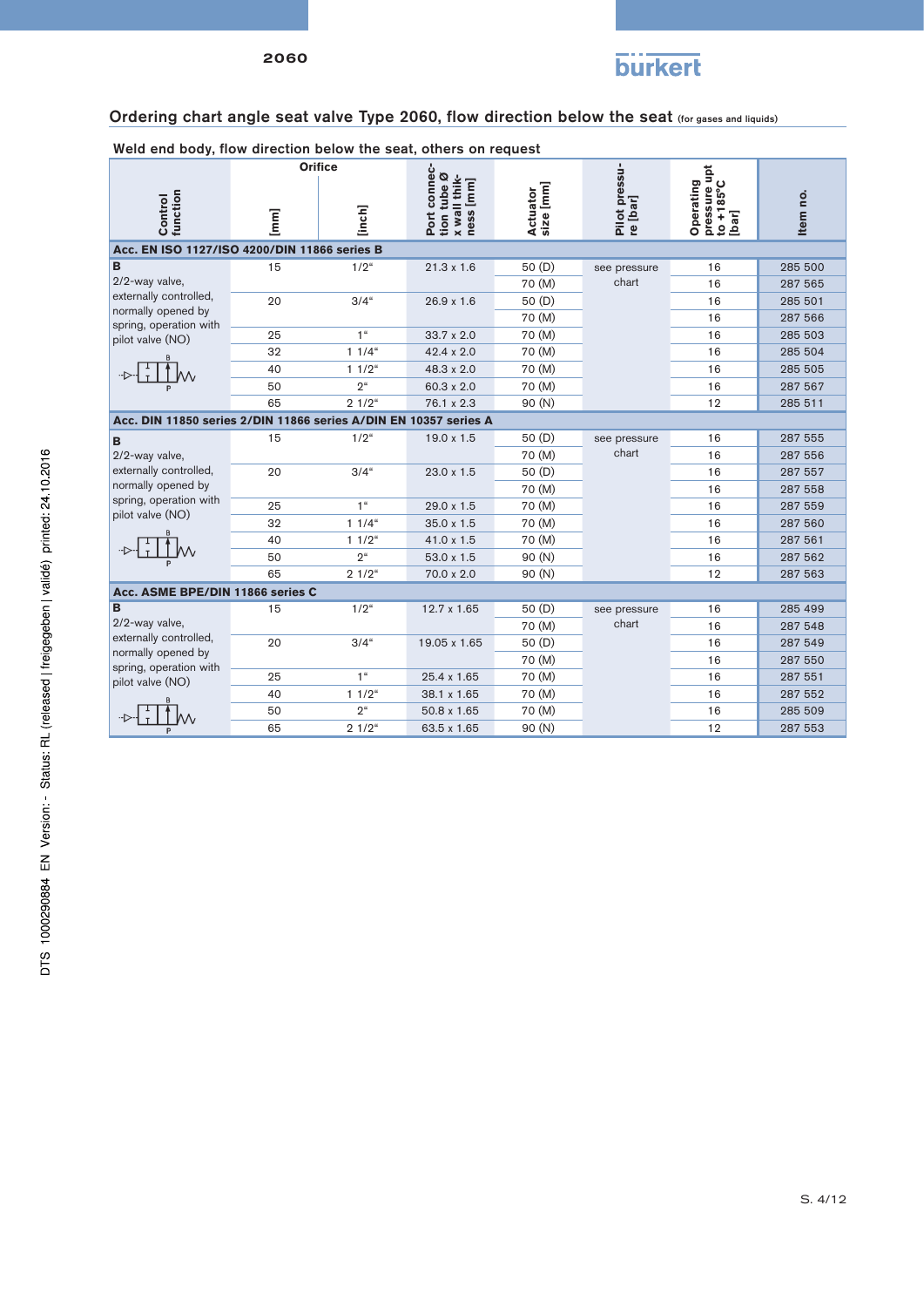

## Technical data angle seat valve Type 2060 flow direction above the seat (for gases and liquids)



Valves with flow above the seat are only conditionally usable for liquid medium. There is a danger of waterhammer!

| <b>Orifice</b> |      |                     | <b>Actuator size</b><br>[mm] | Ky value water<br>[m <sup>3</sup> /h] | <b>Operating pressure</b><br>up to $+185^{\circ}$ C |  |  |
|----------------|------|---------------------|------------------------------|---------------------------------------|-----------------------------------------------------|--|--|
|                | [mm] | [inch]              |                              |                                       | <b>CFA</b> [bar]                                    |  |  |
|                | 15   | $1/2^u$             | 50(D)                        | 4.2                                   | 16                                                  |  |  |
|                | 20   | $3/4$ "             | 50(D)                        | 8                                     | 16                                                  |  |  |
|                | 25   | 1 <sup>u</sup>      | 50(D)                        | 14                                    | 16                                                  |  |  |
|                | 32   | $11/4$ "            | 70 (M)                       | 28                                    | 16                                                  |  |  |
|                | 40   | $11/2$ <sup>"</sup> | 70 (M)                       | 38                                    | 16                                                  |  |  |
|                | 50   | 2 <sup>u</sup>      | 70 (M)                       | 50                                    | 12                                                  |  |  |
|                |      |                     | 90(N)                        | 55                                    | 15                                                  |  |  |

**Flow rate:** *Kv value water [m3/h]:* Measured at +20°C, 1 bar pressure at valve inlet and free outlet.

**Pressure valves [bar]:** Overpressure to the atmospheric pressure

2 0

## Pressure charts with control function A and flow direction above the seat

Pilot pressure [bar]

#### **Actuator size 50 mm Actuator size 70 mm** 0 1 2 3 4 5 6 7 8 9 10 DN32 DN40 DN50  $\begin{array}{r} \n 0.753 \overline{0.7} \overline{0.7} \overline{0.7} \overline{0.7} \end{array}$ <br>
0 1 2 3 4 5 6 7 8 9 10 16 16 Operating pressure [bar] Operating pressure [bar] Operating pressure [bar] 14 Operating pressure [bar] 14 12 12 10 10 8 8 6 6 4 4  $\frac{1}{2}$ 2 0 0 Pilot pressure [bar] Pilot pressure [bar] **Actuator size 90 mm** 0 1 2 3 4 5 6 7 8 9 10 DN40 DN50 16 Operating pressure [bar] Operating pressure [bar] 14 12 10 8 6 4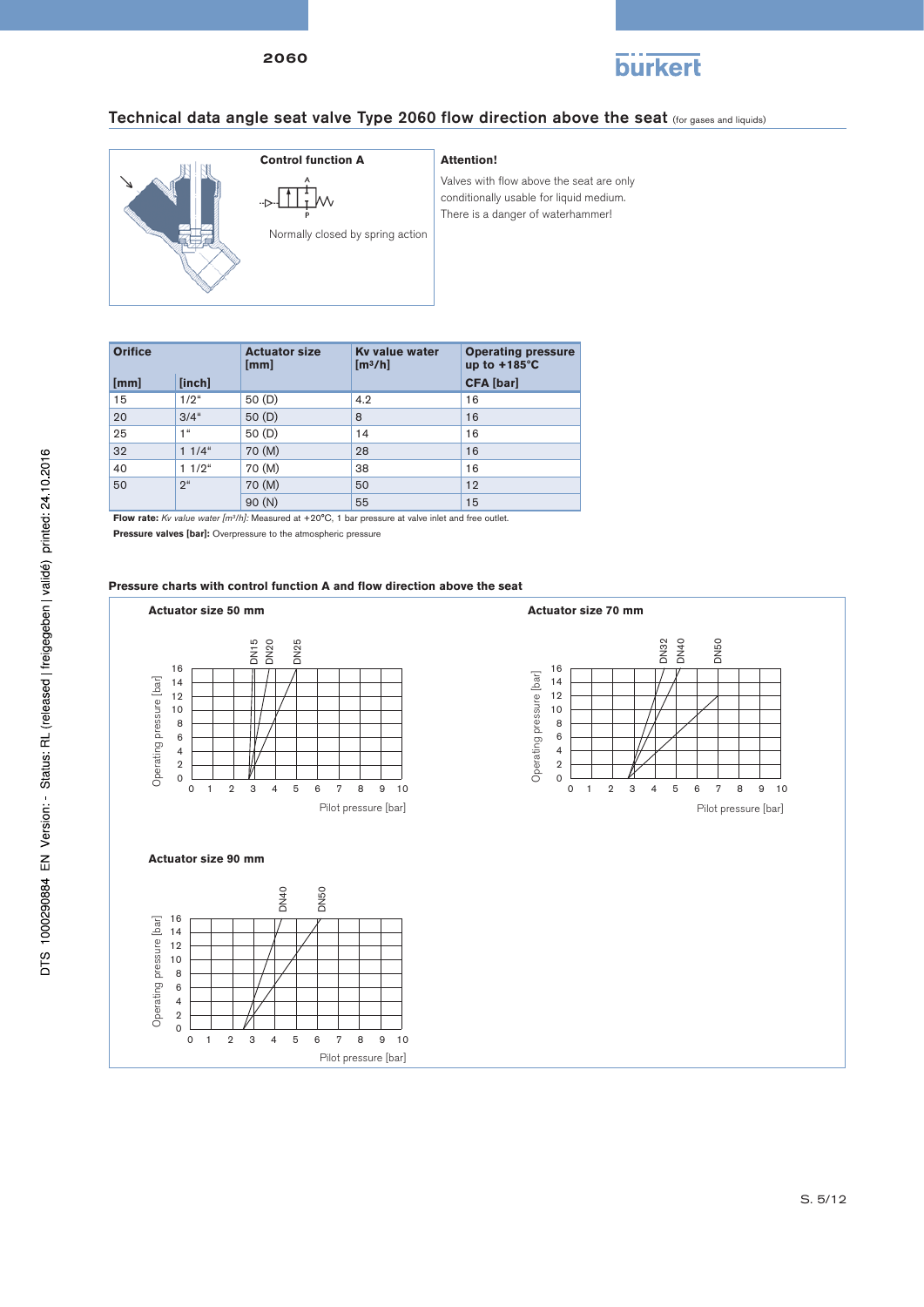

## Ordering chart angle seat valve Type 2060, flow direction above the seat (for gases and liquids)

#### Weld end body, flow direction above the seat, others on request Operating<br>pressure upt<br>to +185°C [bar] **Orifice [mm] to +185°C [bar]** Port connec-<br>tion tube Ø x<br>wall thikness<br>[mm] **[bar] Pilot pressure wall thikness Actuator size tion tube Ø x pressure upt Port connec-Operating Control function** Item no. **Item no. [inch] [mm] Acc. EN ISO 1127/ISO 4200/DIN 11866 series B** 15 1/2" 21.3 x 1.6 50 (D) see pressure 16 287 541 **A** 2/2-way valve, externally chart 20 | 3/4" 26.9 x 1.6 50 (D) chart 16 | 287 542 controlled, normally closed 25 1 1 33.7 x 2.0 50 (D) 16 287 543 by spring operation with pilot 32 | 1 1/4" 42.4 x 2.0 70 (M) 16 | 287 544 valve (NC) 40 | 1 1/2" 48.3 x 2.0 70 (M) 16 | 287 545 T Ιw. 50 2" 60.3 x 2.0 70 (M) 12 287 546  $\rightarrow$ 90 (N) 16 287 547 **Acc. DIN 11850 series 2/DIN 11866 series A/DIN EN 10357 series A** 15 1/2" 19.0 x 1.5 50 (D) see pressure **A** 16 287 534 2/2-way valve, externally chart 20 | 3/4" 23.0 x 1.5 50 (D) chart 16 | 287 535 controlled, normally closed 25 1" 29.0 x 1.5 50 (D) 16 287 536 by spring operation with pilot 32 | 1 1/4" 35.0 x 1.5 70 (M) 16 | 287 537 valve (NC) 40 | 1 1/2" 41.0 x 1.5 70 (M) 16 | 287 538 50 2" 53.0 x 1.5 70 (M) 12 287 539  $\overline{D}$ Λ. 90 (N) 16 287 540 **Acc. ASME BPE/DIN 11866 series C A** 15 1/2" 12.7 x 1.65 50 (D) see pressure 16 287 528 2/2-way valve, externally 20 3/4" 19.05 x 1.65 50 (D) chart 16 287 529 chart controlled, normally closed 25 1<sup>"</sup> 25.4 x 1.65 50 (D) 16 287 530 by spring operation with pilot 40 1 1/2<sup>"</sup> 38.1 x 1.65 70 (M) 16 16 287 531 valve (NC) 50 2<sup>"</sup> 50.8 x 1.65 70 (M) 12 287 532 Ť *W* .Ь 90 (N) 16 287 533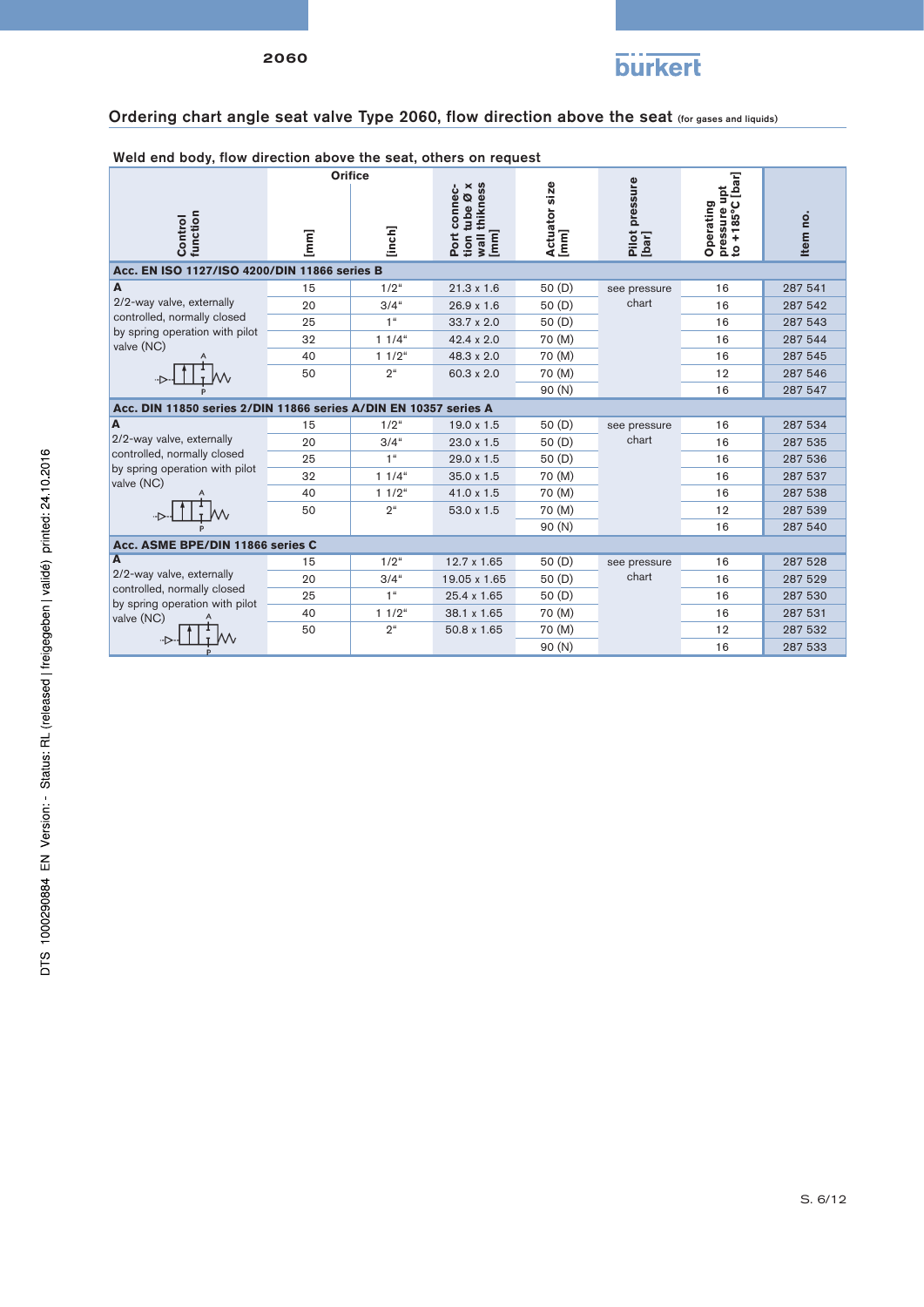## **burkert**

## Materials angle seat valve Type 2060

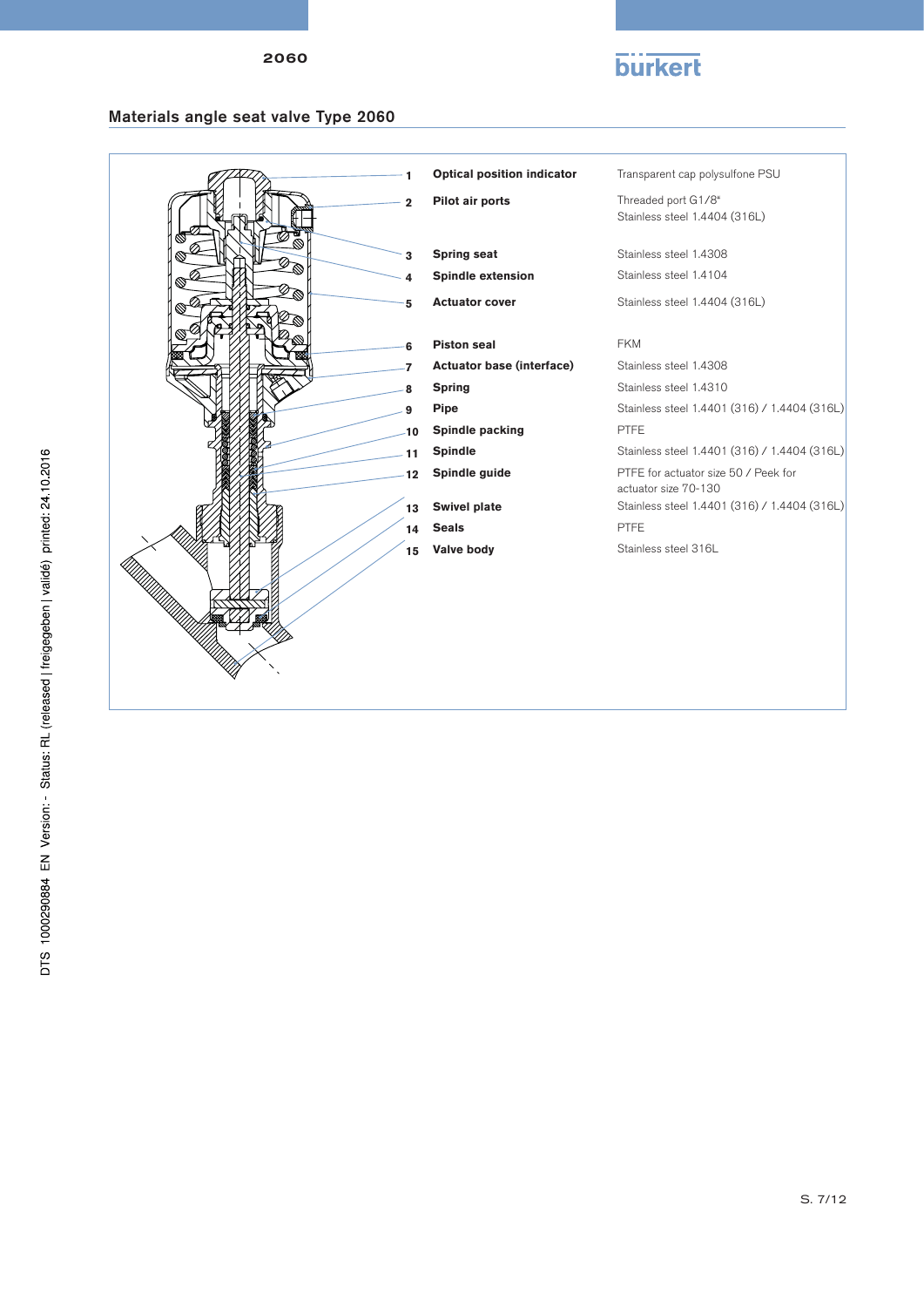# **burkert**

## Dimensions angle seat valve Type 2060 [mm]



**Acc. EN ISO 1127/ISO 4200/DIN 11866 series B, acc. ASME BPE/DIN 11866 series C, acc. DIN 11850 series 2/DIN 11866 series A/DIN EN 10357 series A**

| <b>All bodies</b> |                              |            |           |                   |                   |                       |             | acc. EN ISO 1127/ISO 4200/DIN 11866 series B |                             |                   |                   |                       |                   | acc. ASME BPE/DIN 11866 series C |                   |                   |  |
|-------------------|------------------------------|------------|-----------|-------------------|-------------------|-----------------------|-------------|----------------------------------------------|-----------------------------|-------------------|-------------------|-----------------------|-------------------|----------------------------------|-------------------|-------------------|--|
| <b>DN</b><br>[mm] | <b>Actuator</b><br>size [mm] | ØE<br>[mm] | K<br>[mm] | <b>HS</b><br>[mm] | <b>BS</b><br>[mm] | $\mathsf{cs}$<br>[mm] | LS.<br>[mm] | ØDS<br>[mm]                                  | <b>ES</b><br>$\mathsf{mml}$ | <b>WS</b><br>[mm] | <b>BS</b><br>[mm] | $\mathsf{cs}$<br>[mm] | <b>LS</b><br>[mm] | ØDS<br>[mm]                      | <b>ES</b><br>[mm] | <b>WS</b><br>[mm] |  |
| 15                | 50 (D)                       | 55         | 26.5      | 150               | 184               | 34                    | 100         | 21.3                                         | 19                          | 1.6               | 293               | 45                    | 135               | 19                               | 15                | 1.65              |  |
|                   | 70 (M)                       | 75         | 26.5      | 171               | 209               |                       |             |                                              |                             |                   | 220               |                       |                   |                                  |                   |                   |  |
| 20                | 50 (D)                       | 55         | 26.5      | 155               | 194               | 39                    | 115         | 26.9                                         | 20                          | 1.6               | 197               | 52                    | 145               | 19.05                            | 25                | 1.65              |  |
|                   | 70 (M)                       | 75         | 26.5      | 178               | 217               |                       |             |                                              |                             |                   | 234               |                       |                   |                                  |                   |                   |  |
| 25                | 50(D)                        | 55         | 26.5      | 161               | 204               | 43                    | 130         | 33.7                                         | 26                          | $\overline{2}$    | 212               | 51                    | 152               | 25.4                             | 30                | 1.65              |  |
|                   | 70 (M)                       | 75         | 26.5      | 183               | 226               |                       |             |                                              |                             |                   |                   |                       | 234               |                                  |                   |                   |  |
| 32                | 70 (M)                       | 75         | 26.5      | 191               | 236               | 45                    | 145         | 42.4                                         | 26                          | $\overline{2}$    | n/a               | n/a                   | n/a               | n/a                              | n/a               | n/a               |  |
|                   | 90 (N)                       | 96         | 29        | 236               | 281               |                       |             |                                              |                             |                   | n/a               | n/a                   | n/a               | n/a                              | n/a               | n/a               |  |
| 40                | 70 (M)                       | 75         | 26.5      | 197               | 246               | 49                    | 160         | 48.3                                         | 26                          | $\overline{2}$    | 257               | 60                    | 182               | 38.1                             | 30                | 1.65              |  |
|                   | 90(N)                        | 96         | 29        | 242               | 291               |                       |             |                                              |                             |                   | 302               |                       |                   |                                  |                   |                   |  |
| 50                | 70 (M)                       | 75         | 26.5      | 214               | 264               | 50                    | 175         | 60.3                                         | 26                          | 2.6               | 278               | 64                    | 210               | 50.8                             | 30                | 1.65              |  |
|                   | 90 (N)                       | 96         | 29        | 257               | 307               |                       |             |                                              |                             |                   | 321               |                       |                   |                                  |                   |                   |  |
|                   | 130 (P)                      | 137        | 29        | 301               | 352               |                       |             |                                              |                             |                   | 352               |                       |                   |                                  |                   |                   |  |
| 65                | 90(N)                        | 96         | 29        | 269               | 319               | 50                    | 210         | 76.1                                         | 26                          | 2.3               | 307               | 56                    | 230               | 63.5                             | 26                | 1.65              |  |
|                   | 130 $(P)$                    | 137        | 29        | 314               | 364               |                       |             |                                              |                             |                   | 370               |                       |                   |                                  |                   |                   |  |
|                   |                              |            |           |                   |                   |                       |             |                                              |                             |                   |                   |                       |                   |                                  |                   |                   |  |

| <b>All bodies</b> |                              |           |          |        | acc. DIN 11850 series 2/DIN 11866 series A/DIN EN 10357 series A |           |           |             |         |                |     |
|-------------------|------------------------------|-----------|----------|--------|------------------------------------------------------------------|-----------|-----------|-------------|---------|----------------|-----|
| <b>DN</b><br>[mm] | <b>Actuator</b><br>size [mm] | $ØE$ [mm] | $K$ [mm] | HS[mm] | <b>BS</b> [mm]                                                   | $CS$ [mm] | $LS$ [mm] | ØDS<br>[mm] | ES [mm] | WS [mm]        |     |
| 15                | 50(D)                        | 55        | 26.5     | 150    | 184                                                              | 34        | 100       | 19          | 20      | 1.5            |     |
|                   | 70 (M)                       | 75        | 26.5     | 171    | 209                                                              |           |           |             |         |                |     |
| 20                | 50(D)                        | 55        | 26.5     | 155    | 194                                                              | 39        | 115       | 23          | 20      | 1.5            |     |
|                   | 70 (M)                       | 75        | 26.5     | 178    | 217                                                              |           |           |             |         |                |     |
| 25                | 50(D)                        | 55        | 26.5     | 161    | 204                                                              | 43        | 130       | 29          | 26      | 1.5            |     |
|                   | 70 (M)                       | 75        | 26.5     | 183    | 226                                                              |           |           |             |         |                |     |
| 32                | 70 (M)                       | 75        | 26.5     | 191    | 236                                                              | 45        |           | 145         | 35      | 26             | 1.5 |
|                   | 90(N)                        | 96        | 29       | 236    | 281                                                              |           |           |             |         |                |     |
| 40                | 70 (M)                       | 75        | 26.5     | 197    | 246                                                              | 49        | 160       | 41          | 26      | 1.5            |     |
|                   | 90(N)                        | 96        | 29       | 242    | 291                                                              |           |           |             |         |                |     |
| 50                | 70 (M)                       | 75        | 26.5     | 214    | 264                                                              | 50        | 175       | 53          | 26      | 1.5            |     |
|                   | 90(N)                        | 96        | 29       | 257    | 307                                                              |           |           |             |         |                |     |
|                   | 130 (P)                      | 137       | 29       | 301    | 352                                                              |           |           |             |         |                |     |
| 65                | 90(N)                        | 96        | 29       | 269    | 319                                                              | 50        | 210       | 70          | 26      | $\overline{2}$ |     |
|                   | 130(P)                       | 137       | 29       | 314    | 364                                                              |           |           |             |         |                |     |
|                   |                              |           |          |        |                                                                  |           |           |             |         |                |     |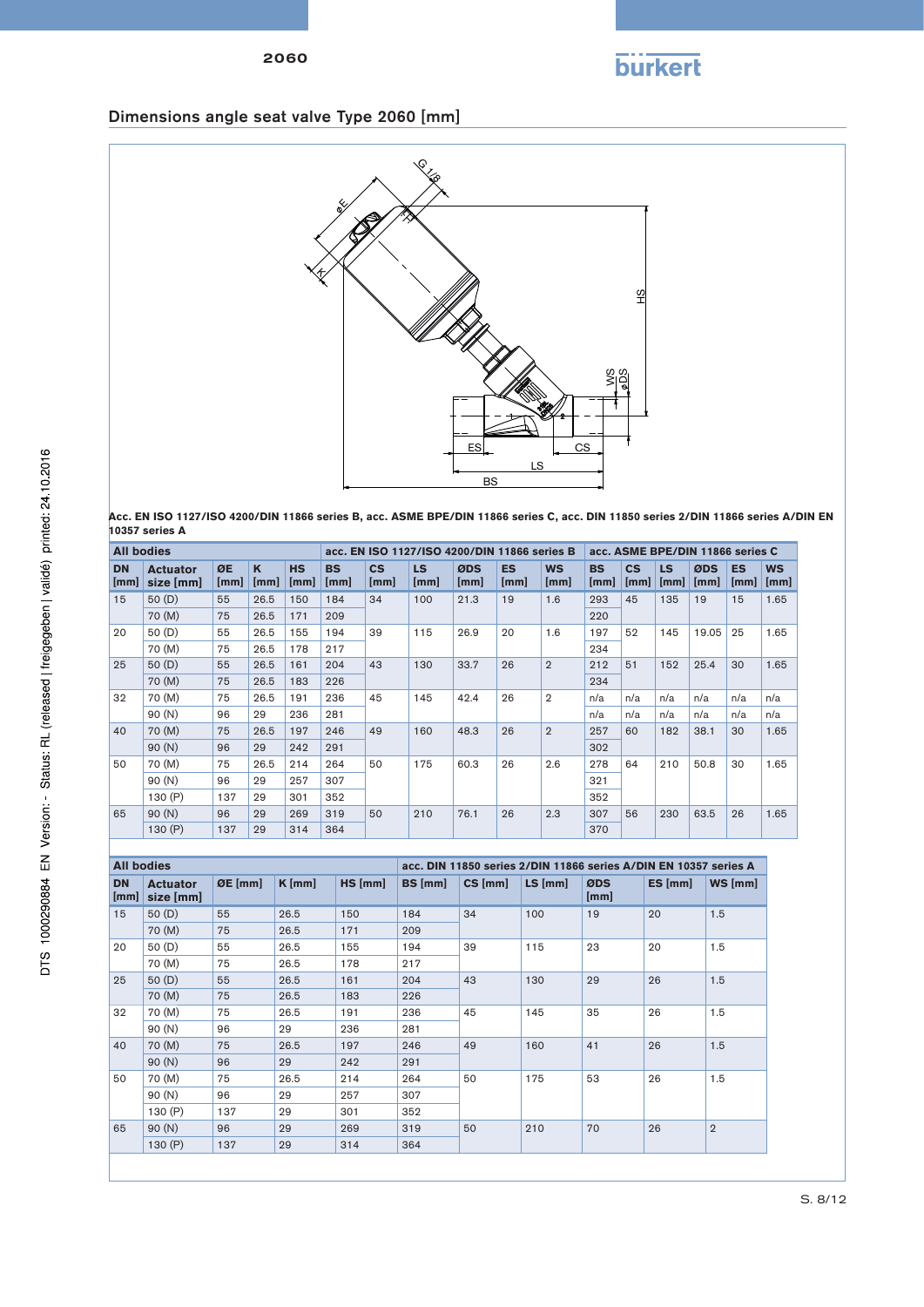

## Ordering information for valve system On/Off Type 8801-YV

A **valve system On/Off Type 8801-YV** consists of a **angle seat valve Type 2060** and feedback **Type 8697** (see separate datasheets). For the configuration of further valve systems Type 2060 and a feedback Type 8697 (see separate datasheets) please use the "Request for quotation" on p. 11-12. . go to page



| <b>Electrical position feedback</b>                                                                                                                                                                                                                           |  |
|---------------------------------------------------------------------------------------------------------------------------------------------------------------------------------------------------------------------------------------------------------------|--|
| <b>Type 8697</b>                                                                                                                                                                                                                                              |  |
| Actuator size 40 to 225                                                                                                                                                                                                                                       |  |
| The pneumatic control unit Type 8697 is designed for integrated moun-<br>ting on CLASSIC series 20XX process valves suiting the requirements<br>of hygienic process environment Mechanical or inductive limit switches<br>register the position of the valve. |  |
| <b>Features</b>                                                                                                                                                                                                                                               |  |
| • Compact design                                                                                                                                                                                                                                              |  |
| $\blacksquare$ I ED nosition indicator                                                                                                                                                                                                                        |  |

- LED position indicator
- Mechanical or inductive limit switches for end position registering
- Easy to clean chemically resistant housing featuring IP65 / IP67, 4X Rating
- Optional intrinsically safe version acc. to ATEX

### **Benefits**

- Easy and quick installation
- High level of signal reliability thanks to self adjusting limit switches
- Signal safety through the automatic adjustment of the limit switches
- Minimised space requirement in the plant piping for more flexibilty in plant design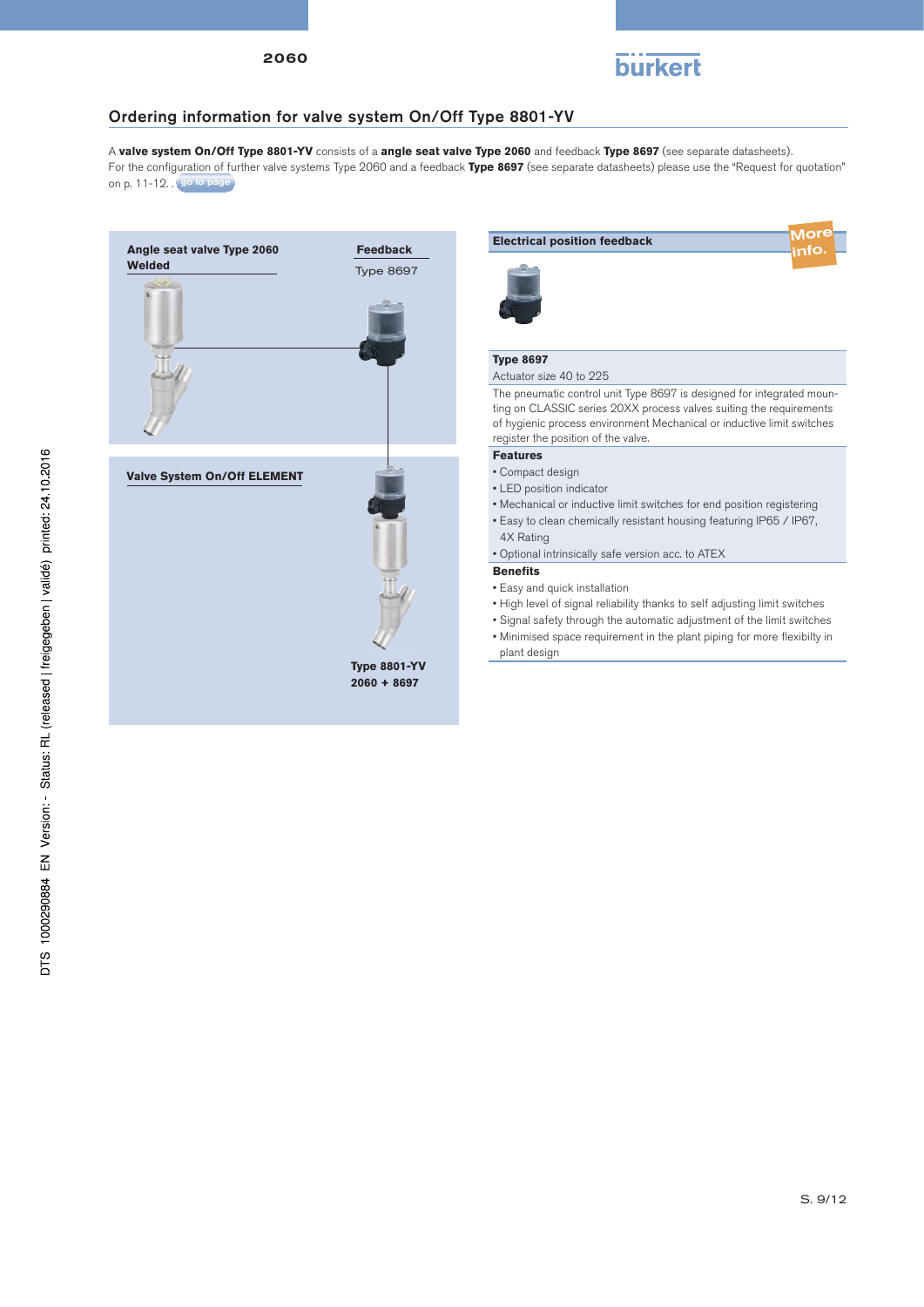

## Dimensions for valve system On/Off with stainless steel actuator Type 8801-YV [mm]

Dimensions valve system On/Off ELEMENT Type 8801-YE-K *(with pneumatic control unit Type 8690)*



| <b>Orifice</b><br>[mm] | <b>Actuator</b><br>size [mm] | <b>BM</b> | <b>HM</b> |
|------------------------|------------------------------|-----------|-----------|
| 15                     | D                            | 262.5     | 229.1     |
|                        | M                            | 277.4     | 244       |
| 20                     | D                            | 272.4     | 234.1     |
|                        | M                            | 290       | 251.6     |
| 25                     | D                            | 282.8     | 240.4     |
|                        | M                            | 298.4     | 256.1     |
| 32                     | M                            | 308.9     | 264.6     |
|                        | N                            | 355.9     | 307.5     |
| 40                     | M                            | 318.4     | 270.1     |
|                        | N                            | 342.7     | 298.4     |
| 50                     | M                            | 337.3     | 287.9     |
|                        | N                            | 368.2     | 318.9     |
|                        | P                            | 399.6     | 350.3     |
| 65                     | N                            | 385.9     | 331.6     |
|                        | P                            | 412.4     | 363       |

Further dimensions see p. 8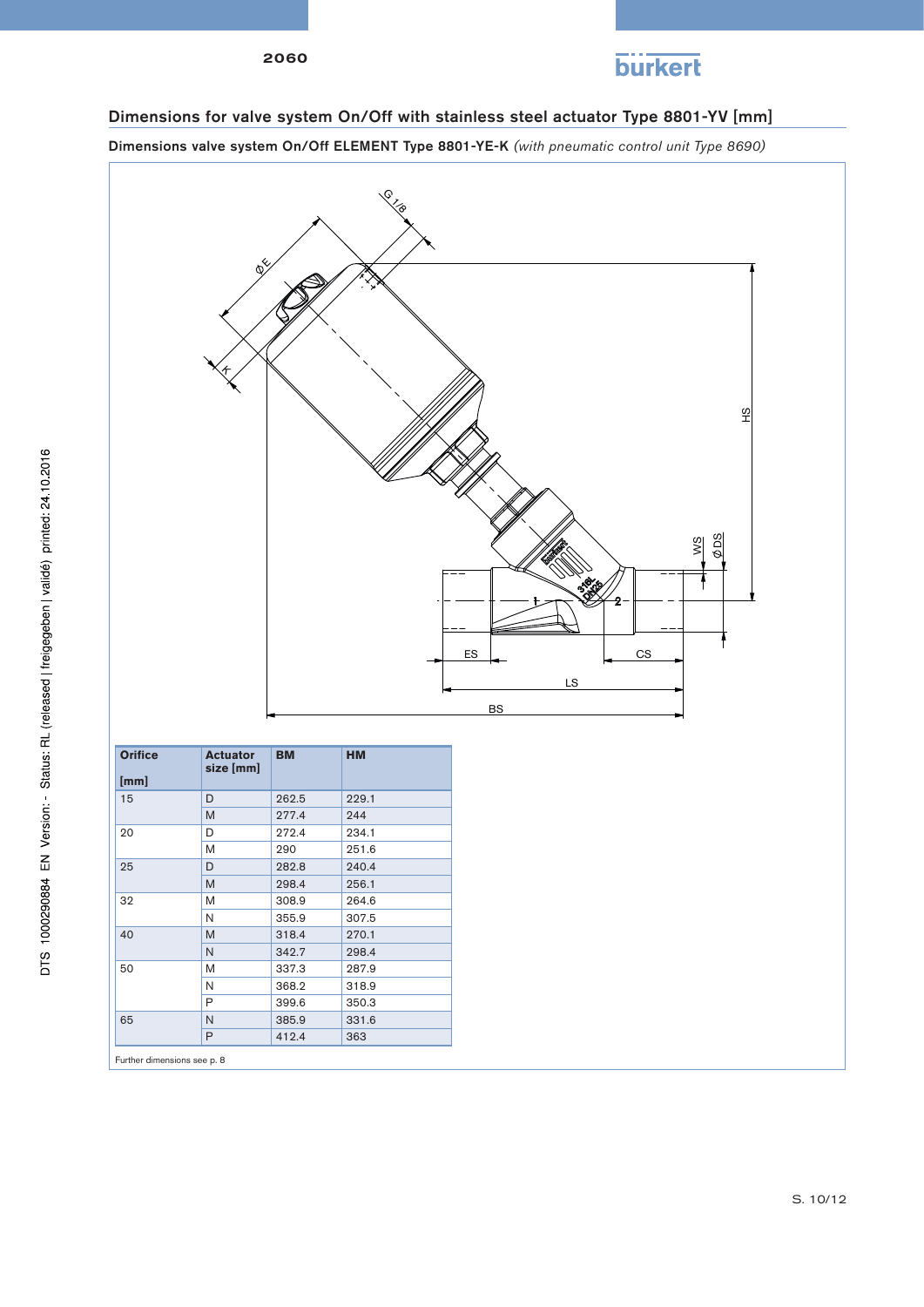

## <span id="page-10-0"></span>Ordering chart for accessories

| Accessory                                                             | for actuator<br>size   | Item no.                |
|-----------------------------------------------------------------------|------------------------|-------------------------|
| Stainless steel Silencer Set<br>(VA-Silencer incl. PTFE sealing ring) | universal              | 696 931                 |
| Max. stroke limitation                                                | $D (Ø50)$ , M $ (Ø70)$ | 699 550                 |
|                                                                       | N (Ø90), P (Ø130)      | 699 994                 |
| Min.-/Max. stroke limitation                                          | $D (Ø50)$ , M $ (Ø70)$ | 699 986                 |
|                                                                       | N (Ø90), P (Ø130)      | 699 998                 |
| Proximity switch (single)                                             | $D (Ø50)$ , M $ (Ø70)$ | 699 989                 |
|                                                                       | N (Ø90), P (Ø130)      | 699 991                 |
| Proximity switch (double)                                             | $D (Ø50)$ , M $ (Ø70)$ | 699 990                 |
|                                                                       | N (Ø90), P (Ø130)      | 699 992                 |
| Adaptionsset 8697*                                                    | $D (Ø50)$ , M $ (Ø70)$ | 699 551                 |
|                                                                       | N (Ø90), P (Ø130)      | 580 000                 |
| 8697*                                                                 | universal              | depending<br>on version |

For further accessories see accessories datasheet Type 2XXX for the full options programme.

More<br><sub>linfo.</sub>

## Valve system On/Off ELEMENT Type 8801-YE – request for quotation

Please fill out and send to your nearest Bürkert facility\* with your inquiry or order

|                                     |                 |                                                                                         |               | out the form           |  |
|-------------------------------------|-----------------|-----------------------------------------------------------------------------------------|---------------|------------------------|--|
| Company                             |                 | Contact person                                                                          |               |                        |  |
| Customer no.                        |                 | Department                                                                              |               |                        |  |
| Address                             |                 | Tel./Fax                                                                                |               |                        |  |
| Postcode/town                       |                 | E-Mail                                                                                  |               |                        |  |
| = mandatory fields to fill out      |                 | Quantity                                                                                |               | Required delivery date |  |
| <b>Operating data</b>               |                 |                                                                                         |               |                        |  |
| Pipe line                           | <b>DN</b>       | <b>PN</b>                                                                               |               |                        |  |
| Pipe material                       |                 |                                                                                         |               |                        |  |
| Process medium                      |                 |                                                                                         |               |                        |  |
| Type of media                       | Liquid          | Steam                                                                                   | Gas           |                        |  |
| <b>Valve features</b>               |                 |                                                                                         |               |                        |  |
| Seal material                       | <b>PTFE</b>     | <b>NBR</b>                                                                              | Other         |                        |  |
| Nominal pressure                    | PN              |                                                                                         |               |                        |  |
| Orifice                             | DN              |                                                                                         |               |                        |  |
| Type of connection                  | Threaded        | Welded                                                                                  | Clamp         |                        |  |
| Standard connection                 | <b>ISO</b>      | <b>DIN</b>                                                                              | Other         |                        |  |
|                                     |                 |                                                                                         |               |                        |  |
| <b>Control function</b>             | NC <sup>1</sup> | NO <sup>1</sup>                                                                         | Double-acting |                        |  |
| Pilot pressure                      |                 | min.                                                                                    |               | max.                   |  |
| Atex II 2GD Mechanical              |                 |                                                                                         |               |                        |  |
| Please specify item no. (if known): |                 | <sup>1)</sup> NC: normally closed by spring action; NO: normally oppen by spring action |               |                        |  |

Note

You can fill out  $t$  the fields directly  $\frac{1}{10}$  the PDF file before printing